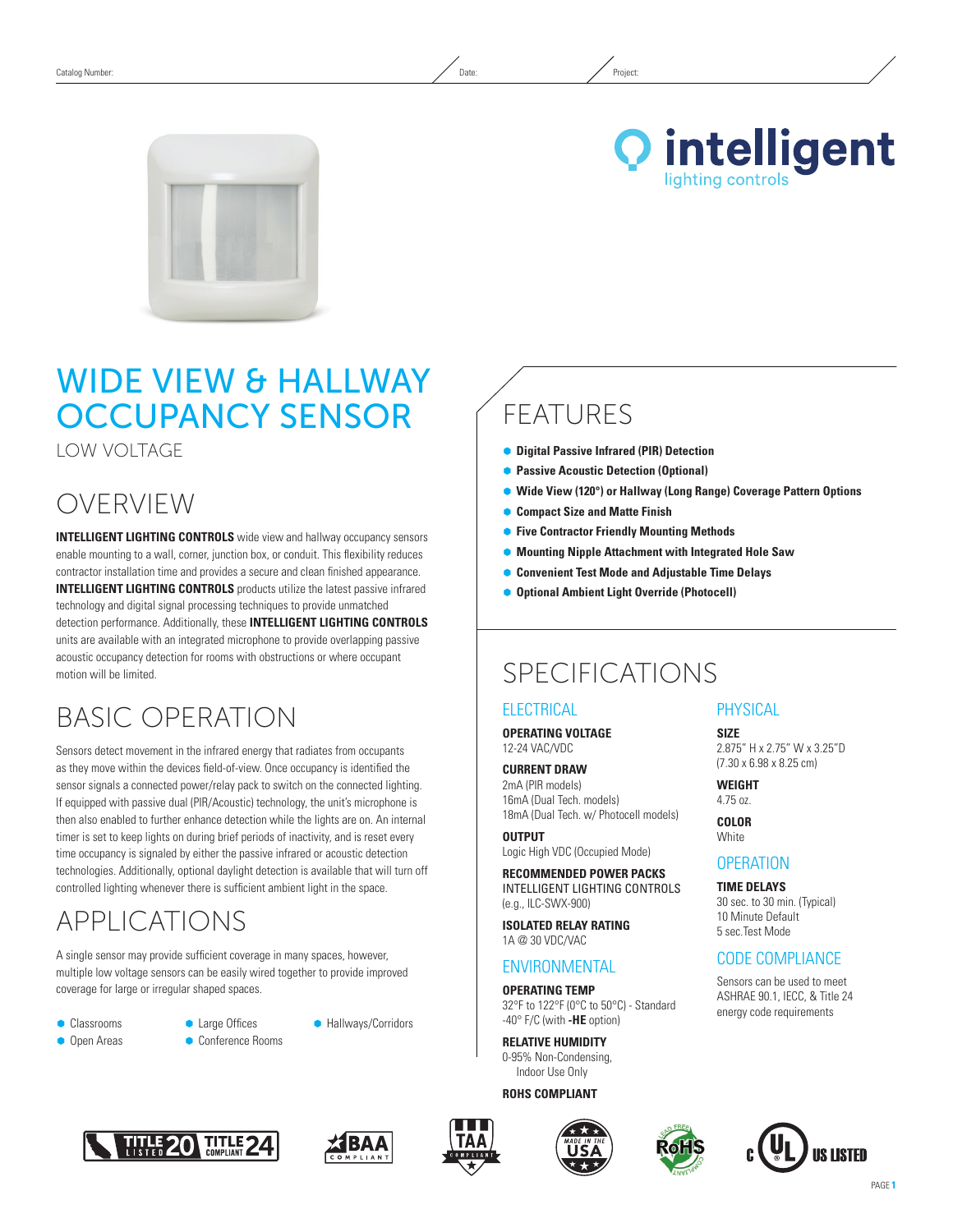# Coverage Pattern

### PASSIVE INFRARED (PIR)

### **Wide View 120°**

- Small motion (e.g., hand movements) detection up to 40 ft (12.19 m)
- Large motion (e.g., walking) detection up to 70 ft (21.34 m)
- Designed for 8 to 12 ft (2.44 to 3.66 m) high mounting



Diagram reflects sensor in first position. Adjust angle downward if mounting above 10 feet or to decrease gap directly under sensor.

#### **Hallway (LonG RANGE )**

- Designed for 8 to 12 ft (2.44 to 3.66 m) high mounting
- Large motion (e.g., walking) detection up to 100 ft (30.48 m)
- $\bullet$  Detection occurs sooner when crossing coverage beams upon entry to a hallway as opposed to entering from the end and walking directly at the sensor



### Dual Technology (PIR/Acoustic)

- Ã Units with dual technology (ILC-SWX-421-1 and ILC-SWX-431-1) have overlapping acoustic detection of the complete PIR coverage area.
- A PIR event is required to initially enable acoustic detection
- Sounds indicating occupancy reset the sensor's time delay while non-occupant noises are filtered out
- $\bullet$  Occupant sounds alone will not keep lights on indefinitely, PIR motion must be periodically detected for lights to remain on for an extended time
- After sensor time out expires, acoustic detection remains enabled for 10 seconds to enable voice reactivation of lights for additional convenience and safety
- $\bullet$  Not available on units with Hallway (Long Range) lens

### AMBIENT LIGHT OVERRIDE (PHOTOCELL) OPERATION

Sensors with an integrated photocell will turn lights on/off depending on the amount of ambient light detected. This operation makes them ideal for lighting near skylights or windows.

# ORDERING INFO SAMPLE MODEL # ILC-SWX-421-1

|                    | <b>PRODUCT</b>   | <b>DETECTION</b>                                                                                                              | <b>COVERAGE</b>                                 | <b>VOLTAGE</b>     | <b>OPTIONS</b>                                                |
|--------------------|------------------|-------------------------------------------------------------------------------------------------------------------------------|-------------------------------------------------|--------------------|---------------------------------------------------------------|
| ILC-<br><b>SWX</b> | Wide View Sensor | PIR<br>PIR + Photocell<br>Dual Tech (PIR + Acoustic)<br>י הי<br>י כי<br>Dual Tech + Photocell<br>(PIR + Acoustic + Photocell) | 120° Wide View<br>$2^*$<br>Hallway (Long Range) | Low Voltage<br>- 1 | - AR<br>Isolated Auxiliary Relay<br>Humid Environment<br>- HE |

\* Dual Tech detection options not available for units with the Hallway coverage option.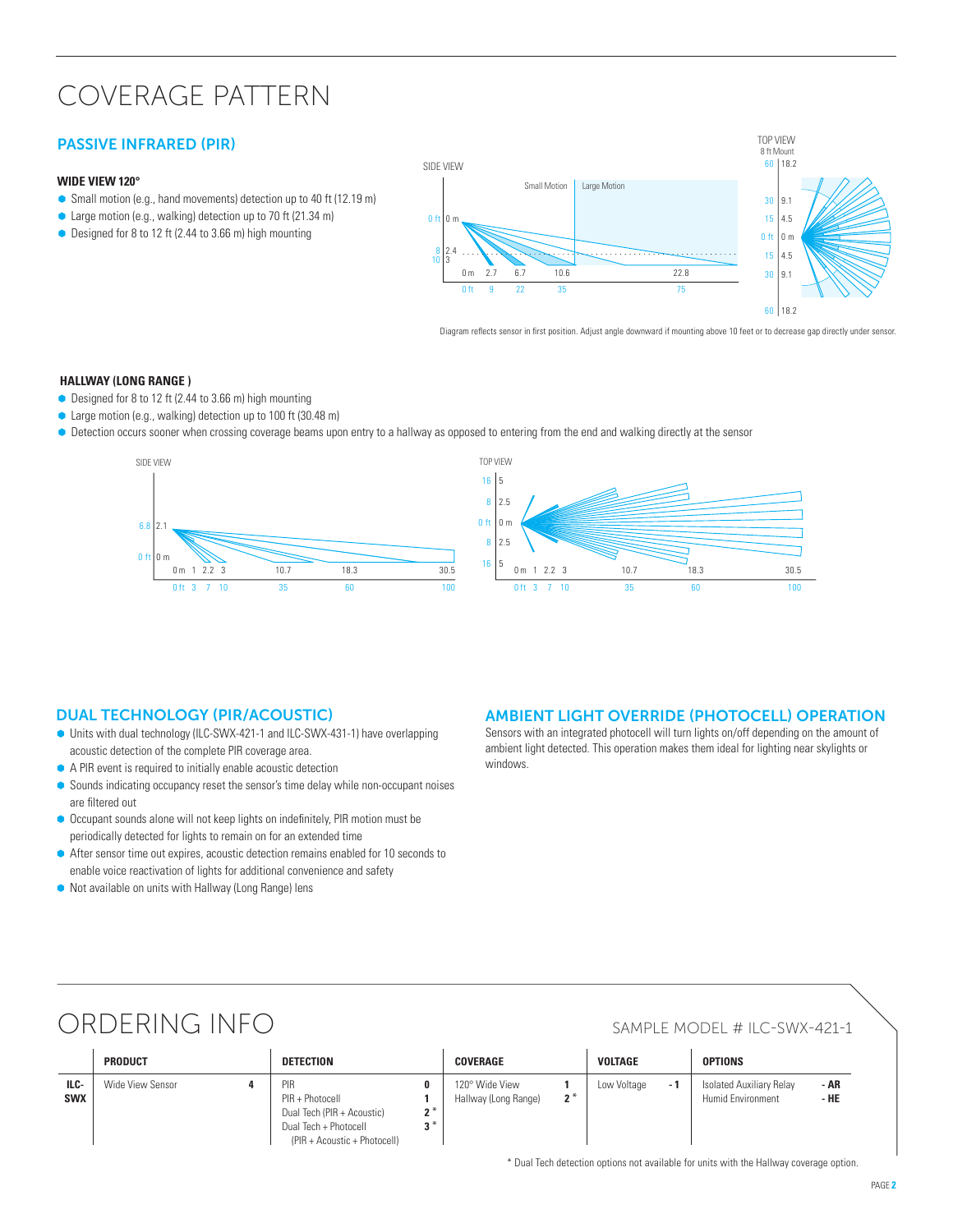# WIRING

#### **Standard WIRING**



#### **Sensor Control of Separate Occupancy & Photocell Zones**

- Ã During occupied state, photocell output (blue wire) will turn lights off if ambient light level surpasses threshold and back on if level drops
- Also configurable to prevent lights from initially turning on, but not to turn them off once lights are on
- Ã Configurable ambient light threshold levels or auto-selection



#### **Sensor AuXIliARY RELAY Interface to BMS**

- $\bullet$  The auxiliary output relay (model option -AR) is designed to interface with many types of BMS, VAV units, and relay panels
- **•** Operation of relay (brown wires) is configurable:
	- $\bullet$  By default the relay latches closed when occupancy is detected (white wire goes high)
	- Relay can be configured to alternatively follow the occupancy + photocell (blue wire) output (if unit is equipped)
	- Relay polarity (open vs closed) can also be reversed